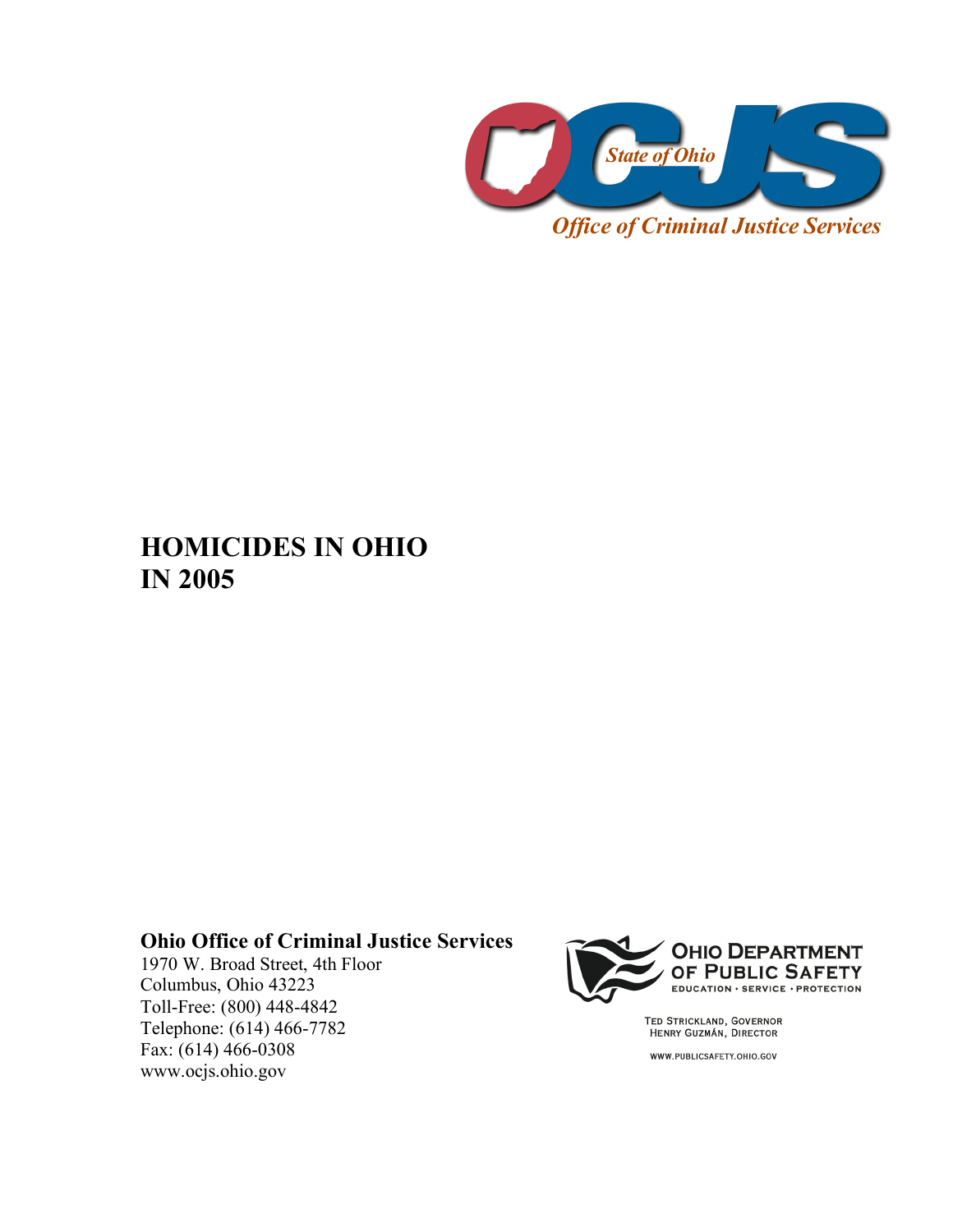Since 1930, the Federal Bureau of Investigation (FBI) has annually collected data on crime in the United States through its Uniform Crime Reporting (UCR) Program. The UCR Program collects only those data that come to the attention of law enforcement through victim reports or observation. Reporting is voluntary and, in 2005, law enforcement agencies active in the UCR Program represented 94.2 percent of the total population.

Data are collected on the eight Index offenses of murder, forcible rape, robbery, aggravated assault, burglary, larceny-theft, motor vehicle theft, and arson. In addition to collecting summary data on the eight Index crimes, the FBI collects detailed data on homicides. Supplementary Homicide Reports (SHR) provide incident-based information on criminal homicides, including information describing the victim(s), the offender(s), the relationship between victim and offender, when the incidents occurred, the weapon used, and the circumstance leading to the homicide incident. Law enforcement agencies in Ohio voluntarily report SHR data directly to the Federal Bureau of Investigation as part of the UCR Program.

The following report is based on Ohio homicides reported by law enforcement to the FBI for 2005. Unless otherwise stated, all data come from SHR.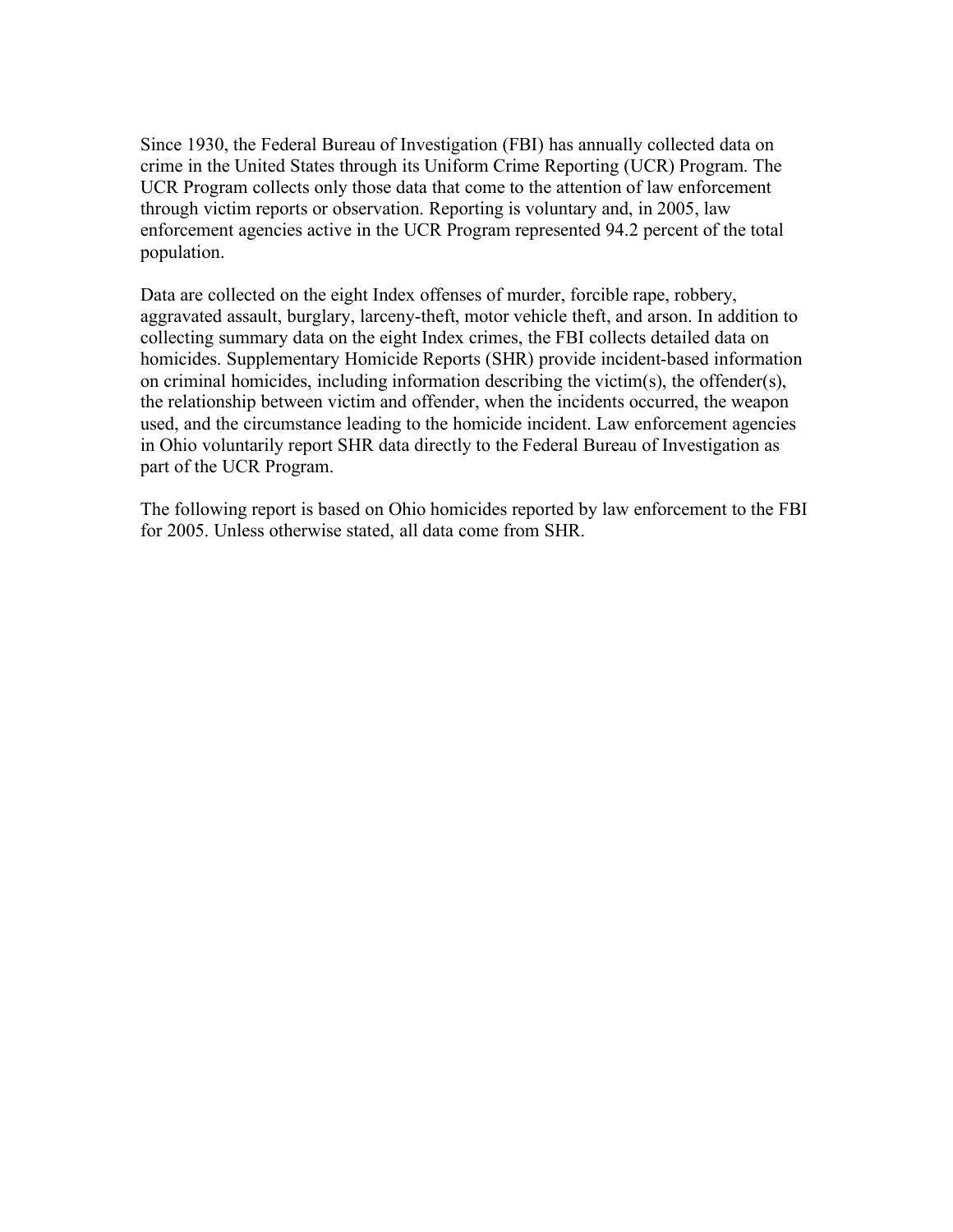#### **Homicides in Ohio and the U.S.**

Homicides in Ohio occur at a rate of approximately five per 100,000 population. Over the past 30 years both the number and rate of homicides has fluctuated. Highs occurred in the late 1970s and early 1980s and again in the early- to mid-1990s. Lows were in the late 1990s. While the 2005 number and rate of homicides are still much lower than decades past, there has been a slight upswing in homicides since 2000.



Source: FBI's *Crime in the United States*, 1976-2005.

A comparison of Ohio's homicide rate to that of the U.S. suggests that Ohio is not unique with regard to this crime. Ohio's homicide rate patterns vary similarly to that of the U.S., although at a lower rate. The rates are showing a convergence, however.



Source: FBI's *Crime in the United States*, 1976-2005.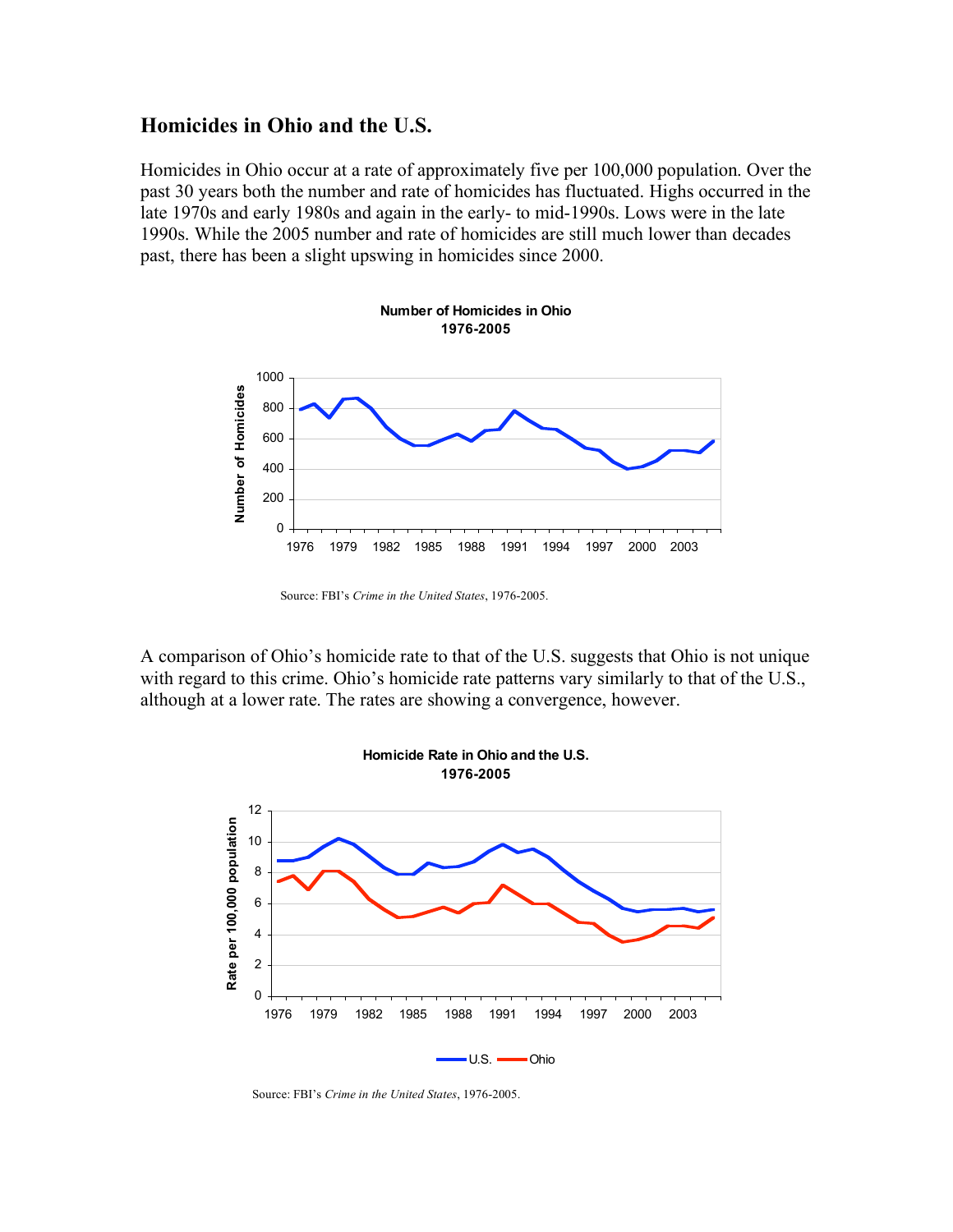### **Homicides in Ohio in 2005**

**Number of homicides.** There were 529 incidents of homicide in Ohio in 2005, resulting in 565 victims. Of the 529 occurrences, 95 percent resulted in the murder of a single victim and five percent resulted in the murder of multiple victims.

Of all incidents in which there was a single victim, 53 percent were committed by a single offender, 17 percent were committed by multiple offenders, and 30 percent were committed by an unknown number of offenders.

**Monthly homicide occurrences.** Homicides were at their highest in August, with 59 recorded incidents. The summer months of July through September showed the highest total number of homicide incidents for a consecutive three-month period.



**Homicide Incidents in Ohio in 2005 by Month**

### **Ohio's Homicide Victims**

Ohio had 565 homicide victims in 2005. The following data were reported for those victims for whom all or some demographic (age, gender, race) information was available. For a significant number of incidents, little or no demographic data were available.

**Gender.** Across nearly all age groups, females were much less likely to be a victim of homicide than males. More than three quarters of all homicide victims were male.

**Age**. Certain age groups appeared to be more frequent targets of homicide as well. Overall, the median age of homicide victims was 30 years. Males had a median homicide age of 29 years, while females had a median homicide age of 34 years. The early adulthood years were notable particularly for males, as the peak in the following graph indicates. No such peak was evident for females.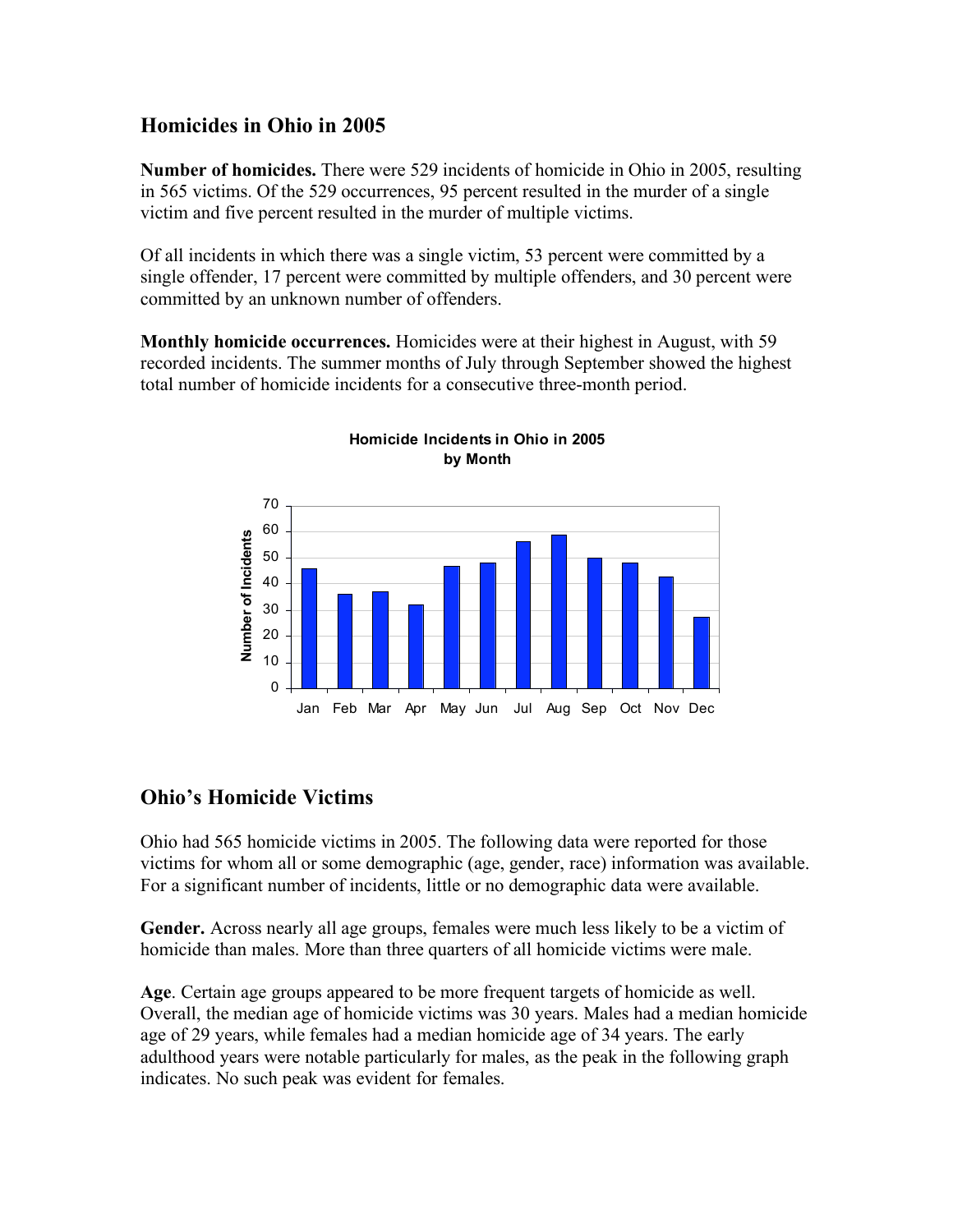

#### **Homicide Victims in Ohio in 2005 by Age and Gender**

**Race.** The victim's race also appeared to factor into homicide rates. Nearly 65 percent of all homicide victims were Black, 35 percent were White, and less than one percent were "other" races. Black males made up 69 percent of male homicide victims and 52 percent of all homicide victims. White males made up 31 percent of male homicide victims and 24 percent of all homicide victims. In contrast, Black female victims made up 54 percent of female homicide victims and 13 percent of homicide victims, whereas White females made up 46 percent of all female homicide victims and 11 percent of all victims.



Looking at age, gender, and race together, different patterns emerge regarding Ohio's victims of homicide. In general, the numbers of Black and White male victims were similar through age 15. Ages 16 through 35 appeared to be the deadliest time for Black males, as indicated by the peak in the following chart. Sixty-six percent of Black male homicide victims were between the ages of 16 and 35. There was no similar peak for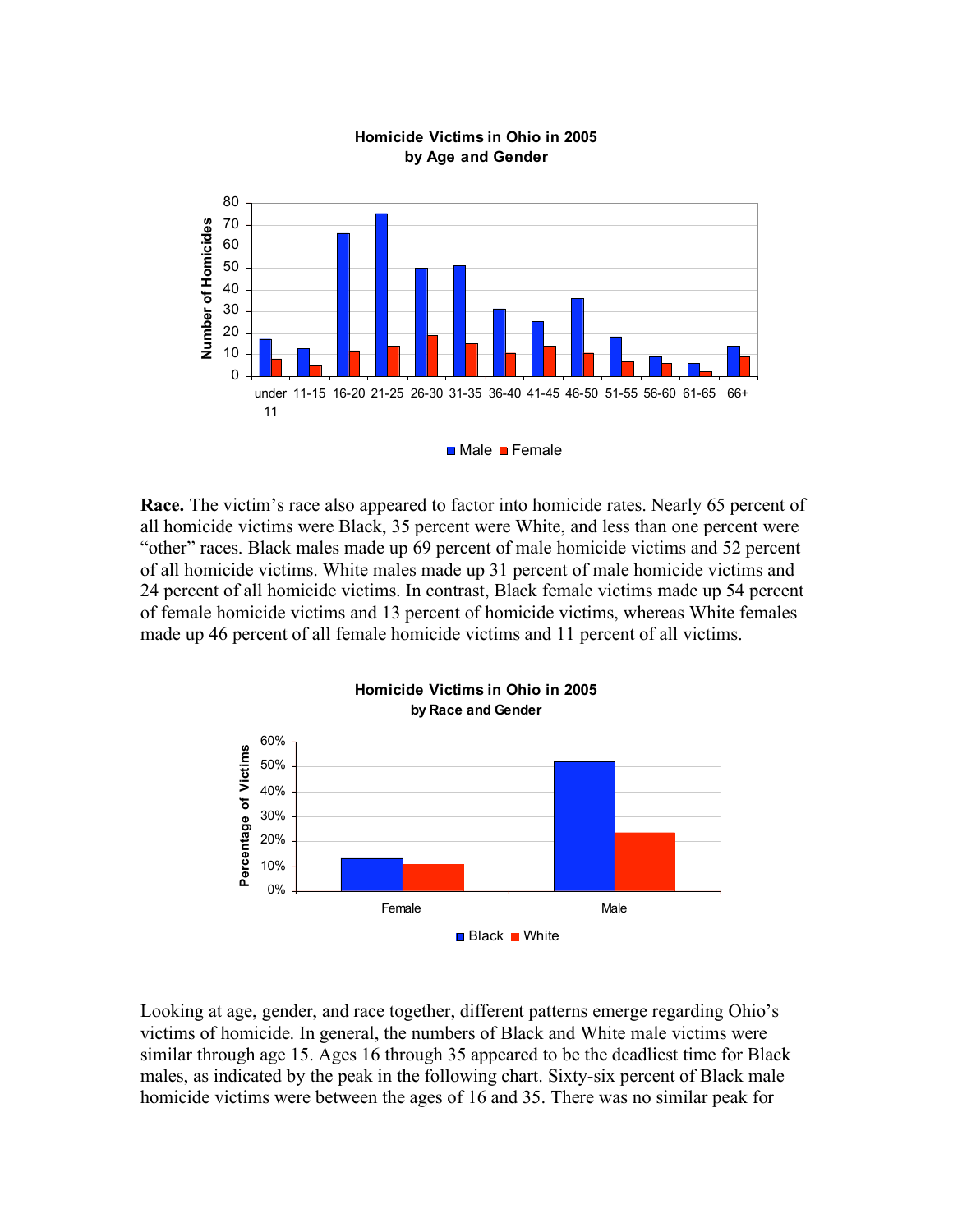White males. From age 36 on, the trend lines for Black and White male victims patterned similarly.



The number of homicide victims was much lower for females than males. Black females showed a more defined peak in homicides than did White females between the ages of 26 and 30. White female victims showed a gradual increase in homicides between the ages of 16 and 40, followed by a gradual decrease continuing through age 55. However, due to the low number of female homicide victims, any apparent trends should be interpreted with caution.

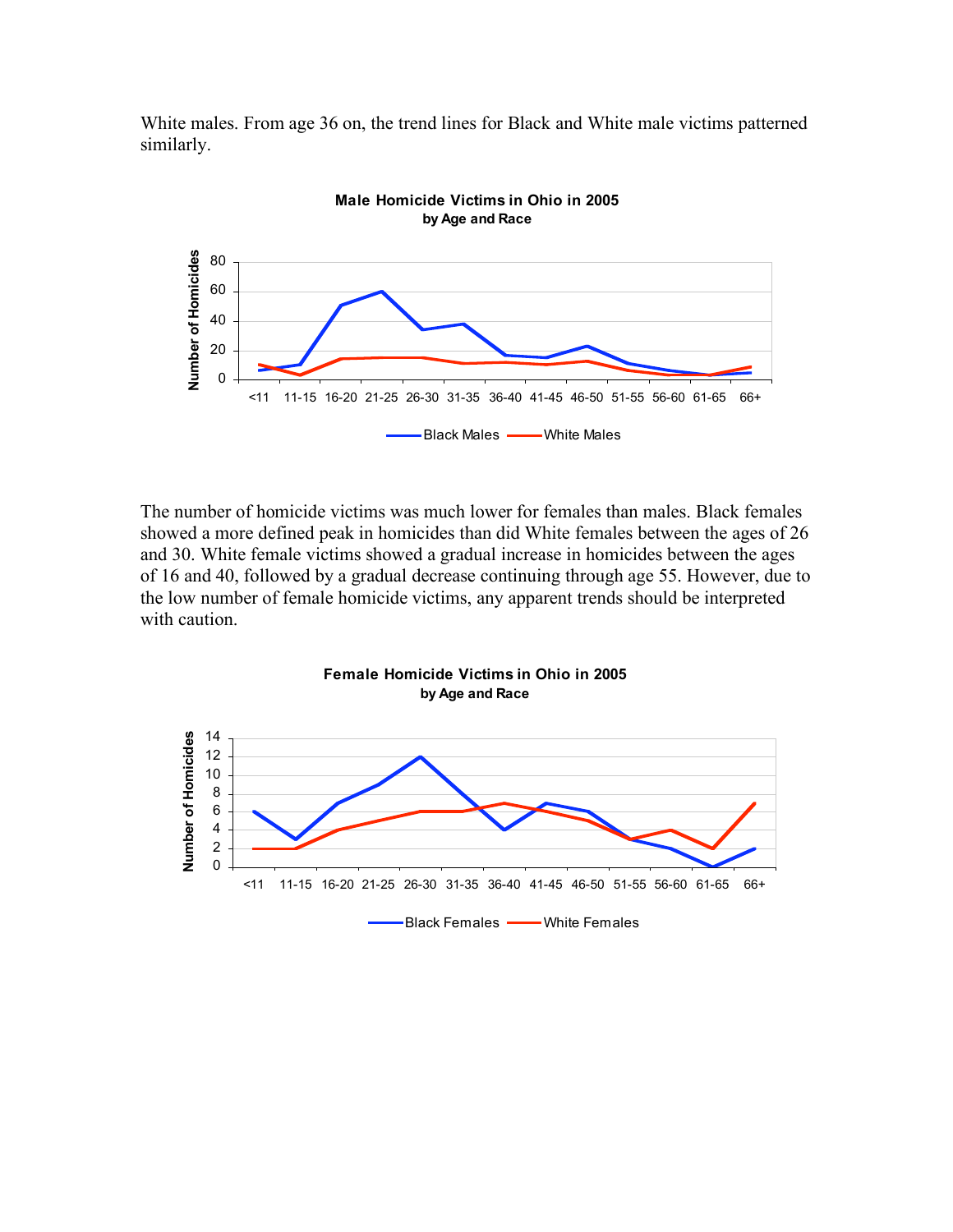### **Ohio's Homicide Offenders**

Demographically, Ohio's homicide offenders were similar to Ohio's homicide victims. The following data are reported only for those offenders for whom all or some demographic information was available.

**Gender**. Male homicide offenders outnumbered female homicide offenders by nearly seven to one. Additionally, males equaled or outnumbered females across every age category.

**Age**. The median age for homicide offenders was 26 years. The median offender age for males was 25, three years younger than the median female offender age of 28.

Looking at the number of male and female offenders within their respective gender category, the number of male offenders increased dramatically from age 16 through the age 25, then decreased steadily thereafter. The number of female homicide offenders, on the other hand, showed less of a peak and more of an increased range of offending which extended from age 16 through age 50. Again, because of the low number of female offenders, any apparent trends must be interpreted with caution.





**Race**. Black offenders made up 69 percent of all known homicide offenders, and White offenders made up 30 percent of all homicide offenders. When broken down by gender, Black males made up 70 percent of male homicide offenders and 61 percent of all homicide offenders. White males made up 29 percent of male homicide offenders and 26 percent of all homicide offenders. Black females made up 60 percent of all female homicide offenders and eight percent of all homicide offenders. White females make up 38 percent of all female homicide offenders and five percent of all offenders.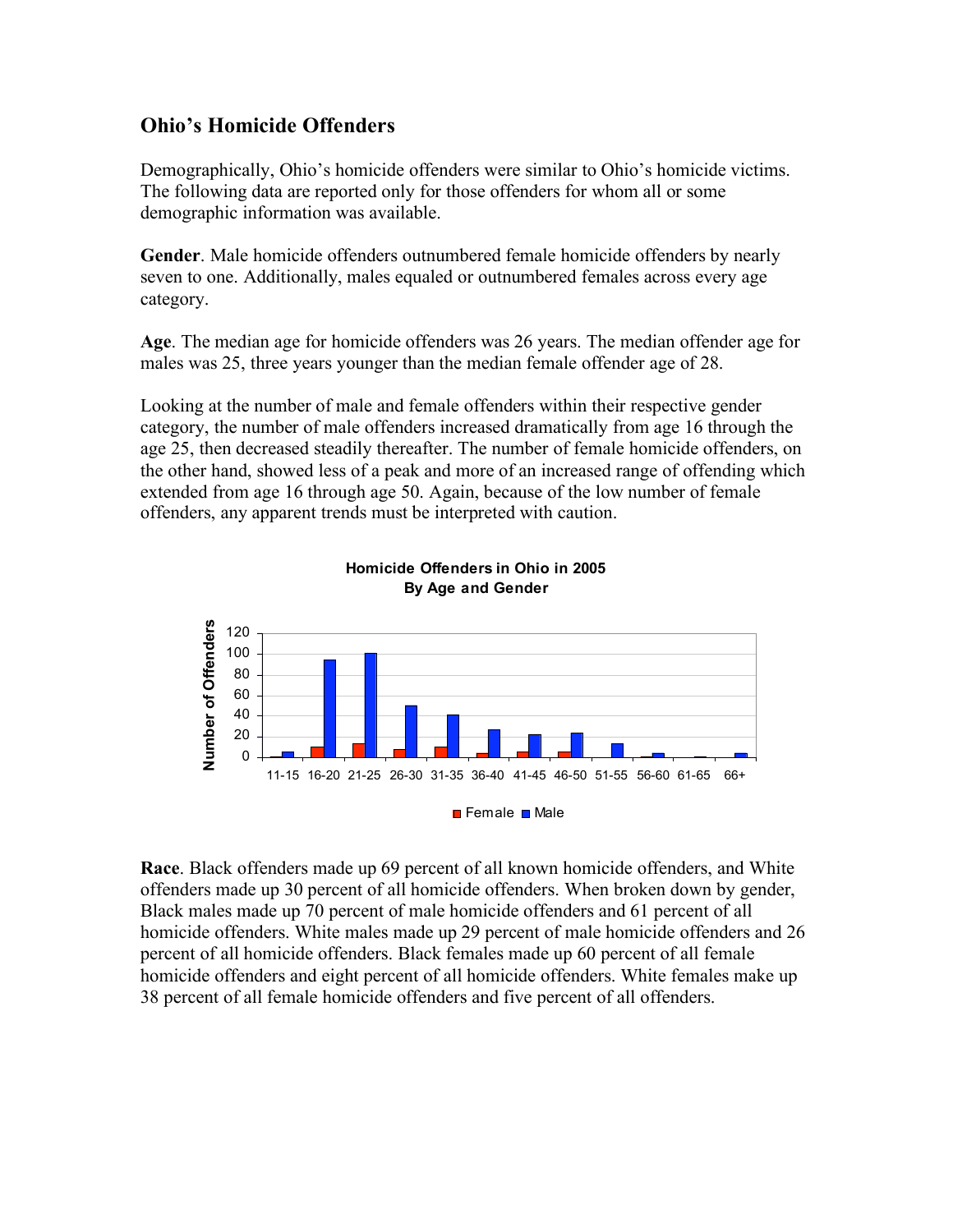

The following two graphs highlight the patterns of offending when all three demographic factors — age, sex, and race — are taken into consideration.

Male offenders show a definite peak of activity from age 16 through age 25. Across all Black male homicide offenders, 52 percent of their offending occurred between these ages, and 47 percent of White male offenders committed their offense within this age range.



Black and White females showed a similar increase in offending beginning at age 16. However, there were so few female offenders—and even fewer with complete age, gender, and race information available—that small fluctuations in the statistics are exaggerated. It is thus difficult to identify specific age trends in the female offender group.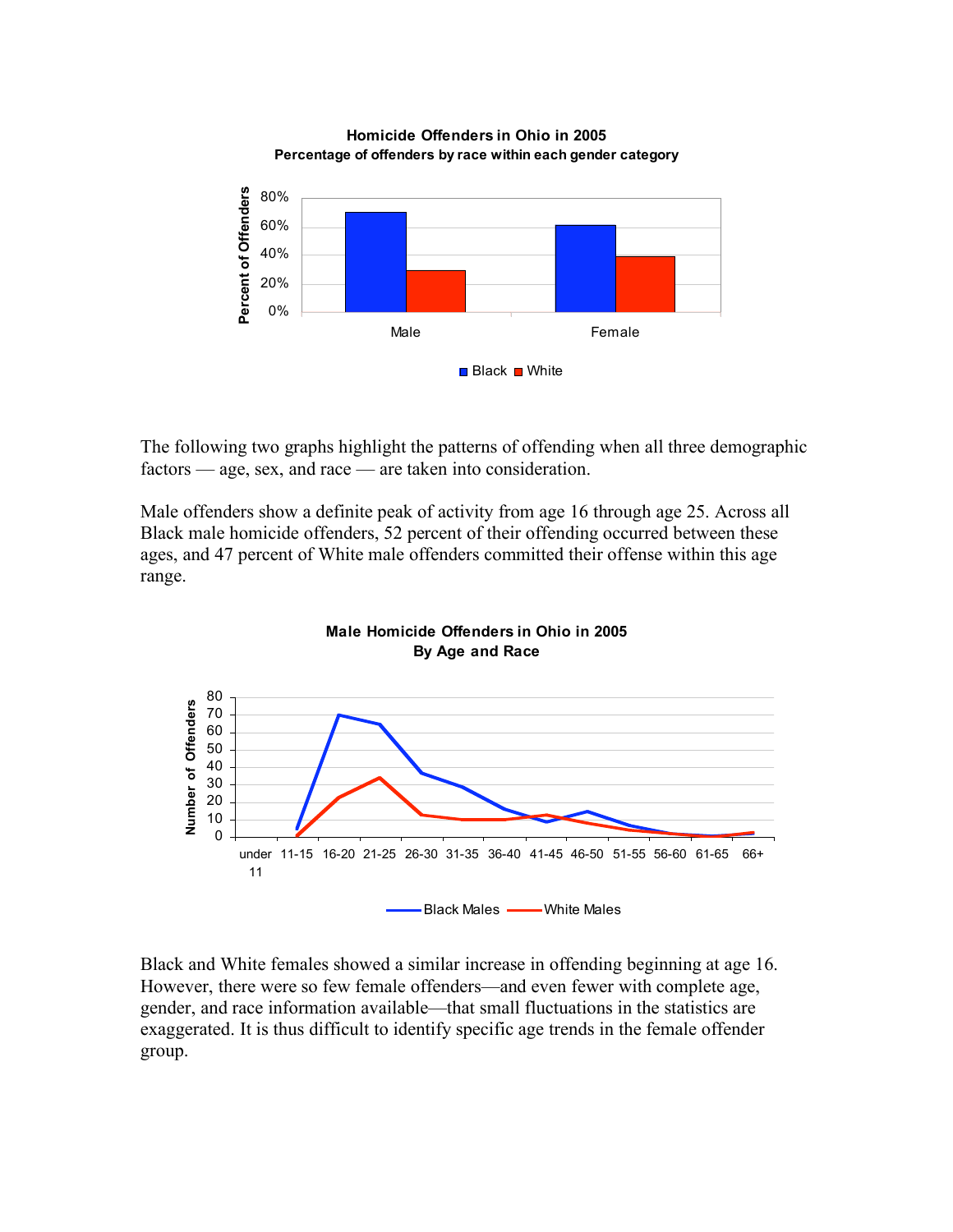

# **Characteristics of Victim-Offender Relationship**

The majority of homicide victims knew their offender, either as a family member, an acquaintance, or an intimate partner. Given that most homicides involve an offender known to the victim, clear patterns of gender and racial relationships are also found between victims and their offenders. The following statistics were obtained from those incidents in which relationship information could be determined.

**Victim-offender gender.** Eighty-nine percent of male homicides and 90 percent of female homicides were perpetrated by a male offender. Nearly 11 percent of all homicides were perpetrated by a female offender.

| Gender Relationship between Victim and Offender |                 |               |
|-------------------------------------------------|-----------------|---------------|
|                                                 | Female Offender | Male Offender |
| <b>Female Victim</b>                            | 10%             | 90%           |
| Male Victim                                     | 11%             | 89%           |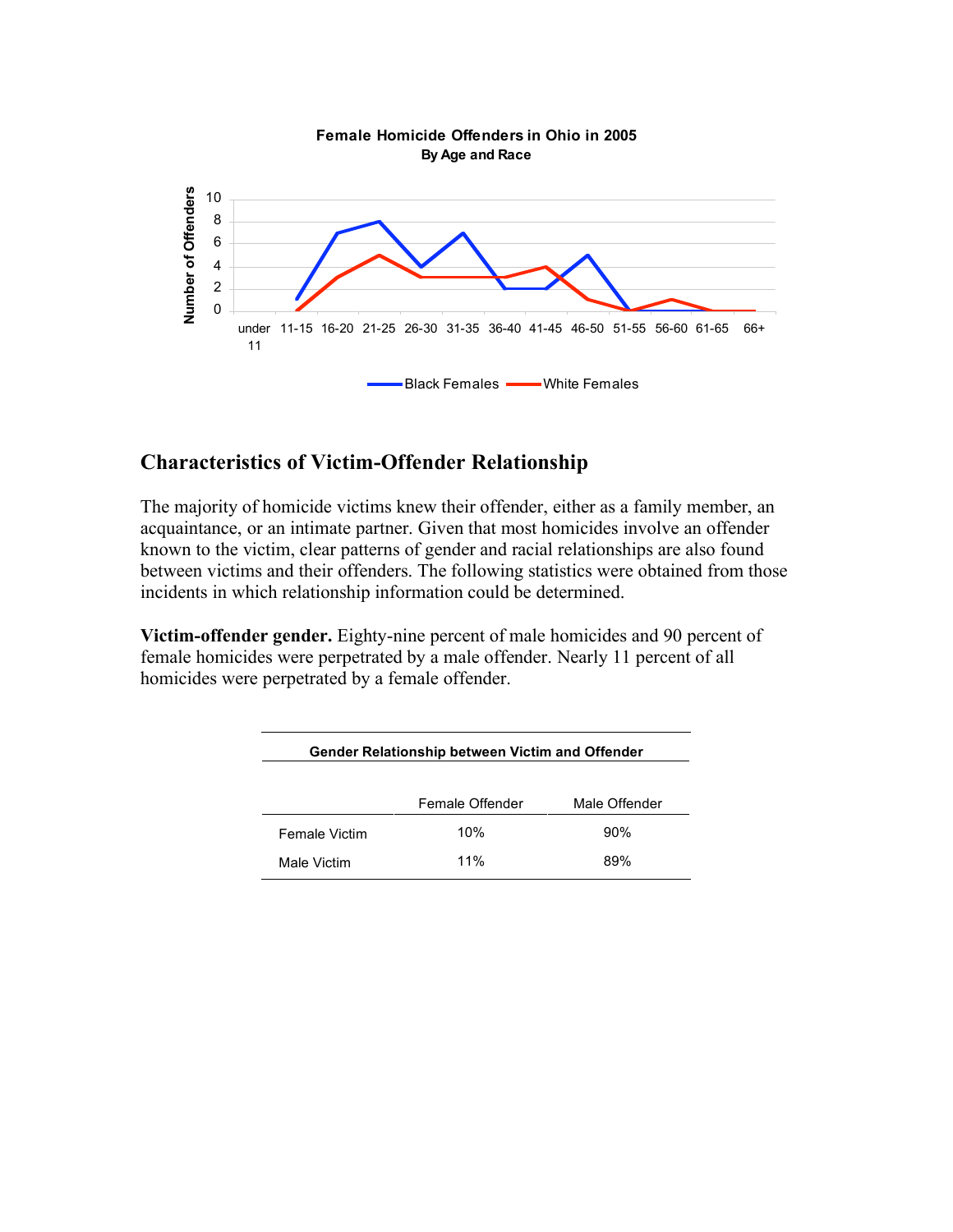**Victim-offender race**. There is a great tendency for homicide victims and offenders to be of the same race. Ninety-six percent of Black victims were killed by Black offenders. Likewise, 71 percent of White victims were killed by White offenders.

| <b>Racial Relationship between Victim and Offender</b> |                       |                |
|--------------------------------------------------------|-----------------------|----------------|
|                                                        | <b>Black Offender</b> | White Offender |
| <b>Black Victim</b>                                    | 96%                   | $4\%$          |
| White Victim                                           | 29%                   | 71%            |

Data were analyzed to gain a better understanding of the relationship between victim and offender. In a majority of homicide incidents, the offender was known to the victim. As the following graph shows, only 17 percent of homicide offenders were strangers. In 83 percent of homicides the victim knew the offender — of these incidents, 21 percent involved a family member.



Ninety-five percent of homicide incidents involved a single victim. Of these, 50 percent involved a single victim and a single identified offender. Of the single victim, single offender incidents for which relationship data were known, the overwhelming proportion of offenders were known to the victim, as shown in the following graph. This was especially true for female victims. Of the single victim-single offender incidents, only two percent of females were murdered by a stranger, compared to 14 percent of male victims. Additionally, 44 percent of female victims of homicides in single victim, single offender incidents were killed by a family member. This percentage is more than twice as high as that for males.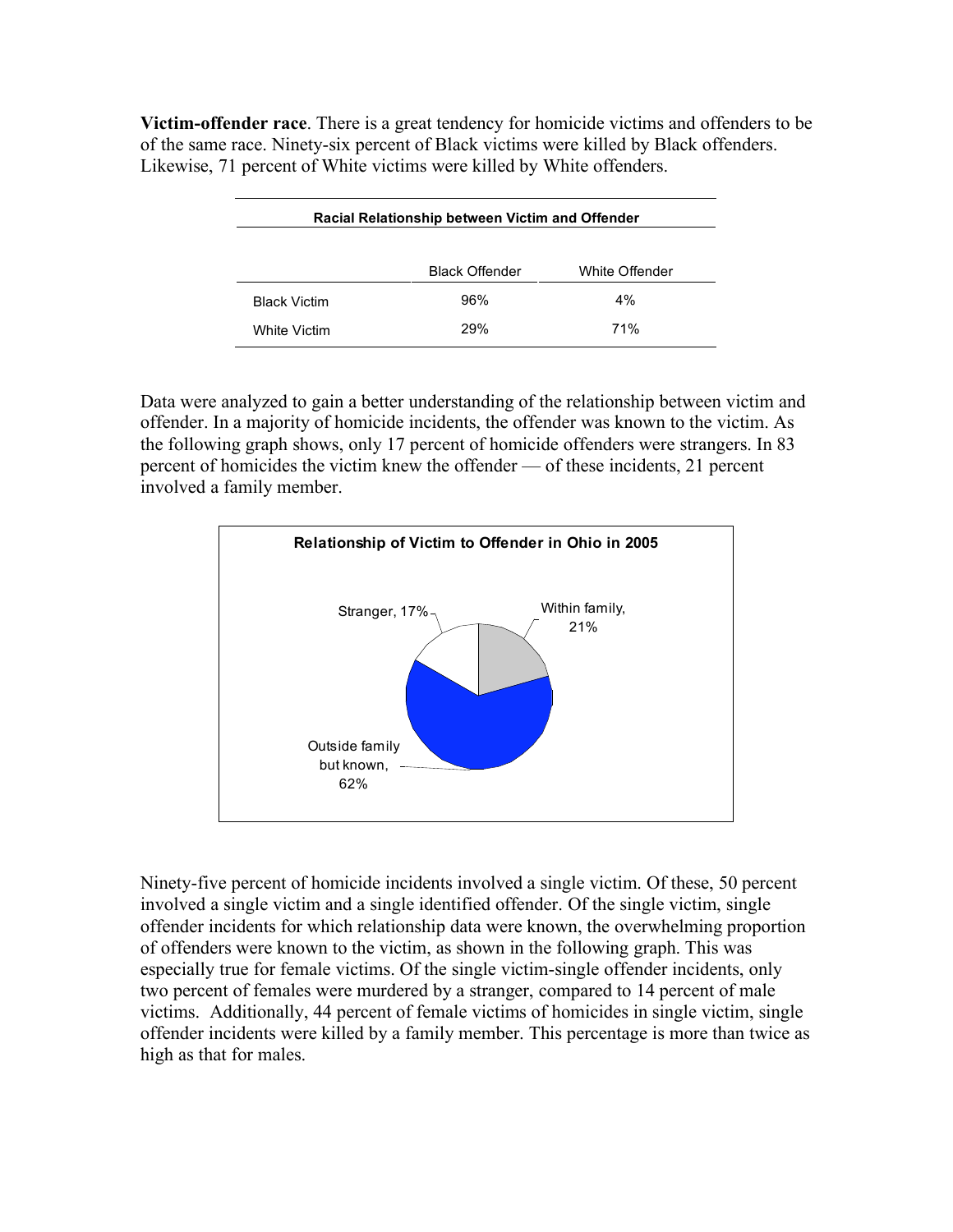

Categorization of the single victim, single offender incident data into "intimate" relationships<sup>1</sup> yielded interesting results. Fifty-eight percent of females for whom relationship data were known were killed by an intimate partner, compared to 10 percent of males. On the other hand, 14 percent of males were a victim of stranger homicide, versus two percent of female homicide victims. Males were nearly 2.5 times as likely as females to be killed by a non-intimate family member.



#### **Relationship of Homicide Victim to Offender Single Victim-Single Offender Relationship**

#### $\blacksquare$  Female Victims  $\blacksquare$  Male Victims

\* does not include intimate or former intimate partners

 $\frac{1}{1}$ <sup>1</sup>Intimate or former intimate is defined here as a family member such as a husband, wife, common law husband or wife, or a non-family member such as a boyfriend, girlfriend, homosexual partner, ex-husband, or ex-wife.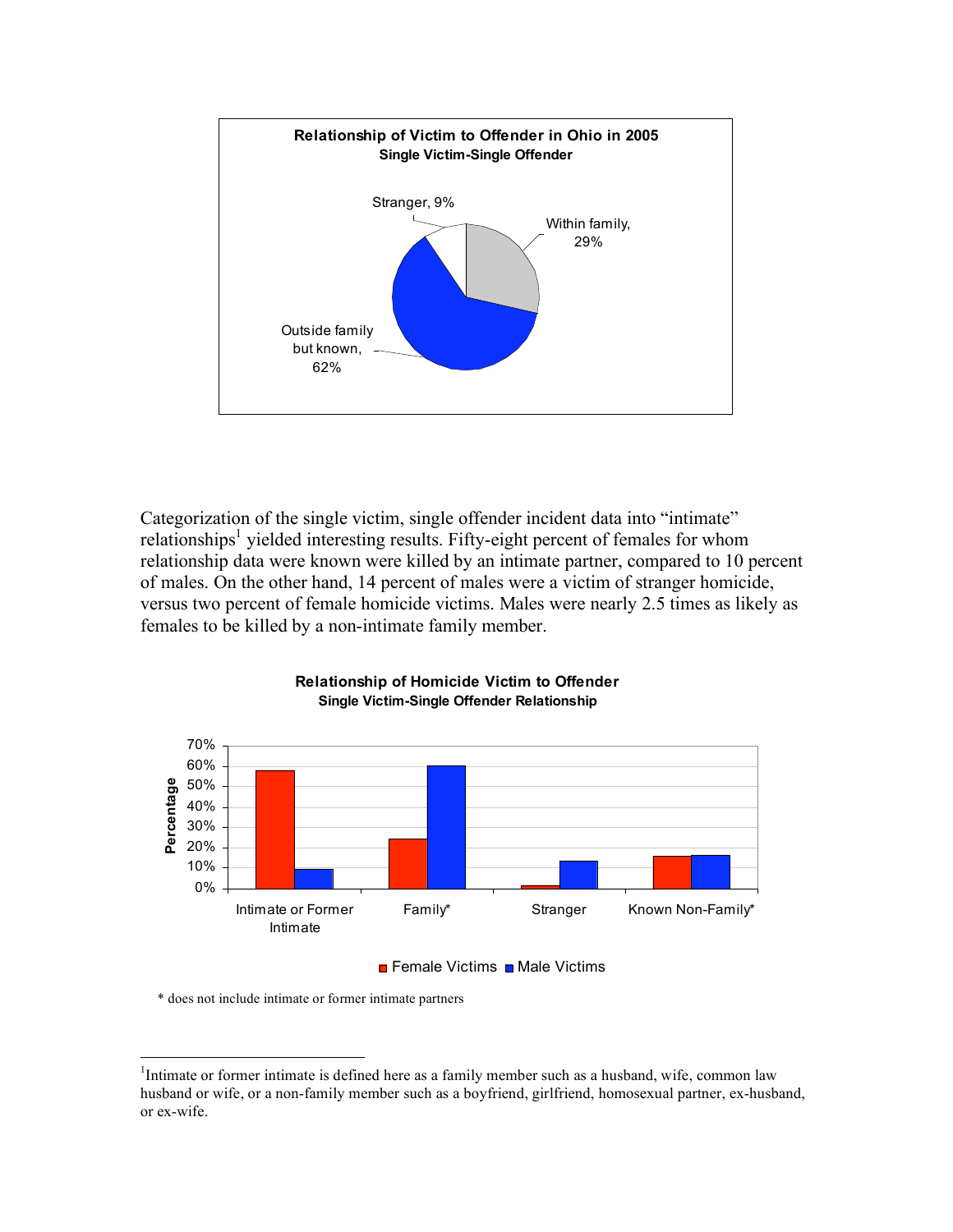## **Weapons Used in Homicides**

All homicides involve some sort of weaponry, whether it is a firearm, knife, fist, poison, or other object. For all homicide incidents where the weapon could be determined, the following data were obtained.

Firearms were the leading weapon identified in homicide incidents, making up 71 percent of all identified weapons. The next leading weapon used in homicides were knives/cutting instruments (11 percent), followed closely by personal weapons (12 percent) which include beatings using hands, feet, or other body parts 2 . Six percent of homicide incidents were due to one of the following weapons: blunt objects, explosives, fire, strangulation, and asphyxiation.



Differences in weapon usage emerge as a function of gender. Males are more likely than females to use firearms. Females were more likely than males to use knives or other cutting instruments.

<sup>&</sup>lt;sup>2</sup> Strangulation is not considered a subset of personal weapons.